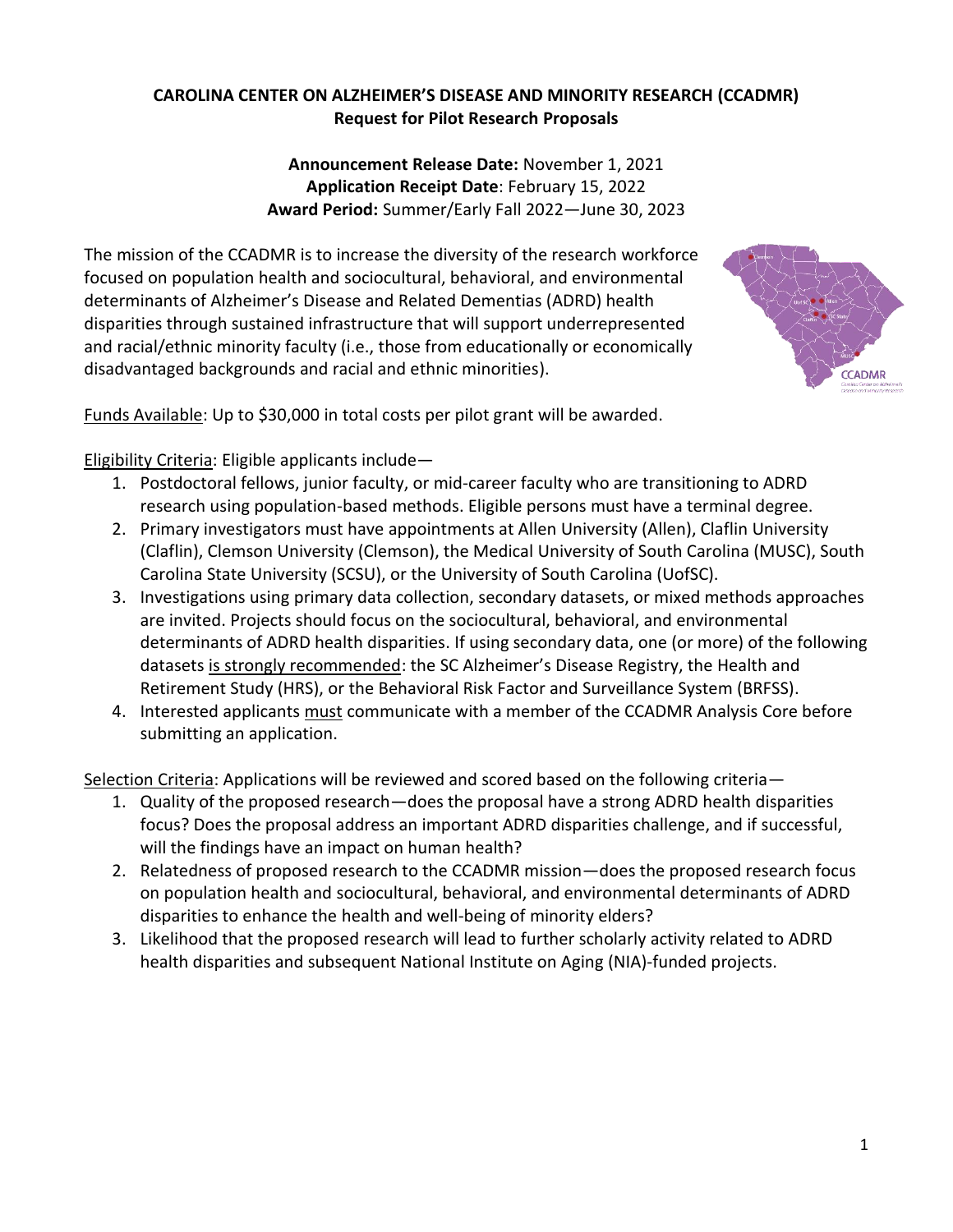Application Procedure: A full application will include—

- 1. Using NIH PHS-398 forms, submit the following:
	- a. Face page (with signature of authorized institutional official)
	- b. Description of the project/performance sites/senior key personnel
	- c. Detailed budget and justification
	- d. Biographical sketch
	- e. Resources
	- f. Research plan (see required sections described below)
- 2. The research plan (maximum 3 pages) should include:
	- a. Specific aims—a statement of the objectives of the project
	- b. Research strategy—a description of the rationale for the research; to include the following sections
		- i. Significance—describe the importance of the hypothesis to the field of ADRD health disparities; is there a strong scientific premise for the project?
		- ii. Innovation—describe how the research may be new and unique, e.g., explores new scientific avenues, has a novel hypothesis, or creates new knowledge.
		- iii. Approach—Describe the overall strategy, methodology, and analyses to be used to accomplish the specific aims of the project. Include how the data will be collected, analyzed, and interpreted, as well as potential problems, alternative strategies, and benchmarks for success anticipated to achieve the aims.
	- c. One paragraph should be devoted to discussing how the proposed research will support the applicant's career, help to bridge funds, and/or expand the applicant's research into a new area.
	- d. Proposal should be single-spaced with margins not less than one-half inch, using a font size not less than 11 pt.
- 3. A letter of support from a home institution faculty colleague familiar with the applicant's research.
- 4. **Applicants who are re-submitting a proposal** are required to provide a 1-page response to reviewers and the reviewer comments.

# *Please note that each institution may have different grant application routing policies and procedures. For example, applicants should check with their institution for details about how to obtain signatures of authorized institutional officials.*

Budget:

Allowable Costs

- Salary and fringe benefits of project research personnel including undergraduate and graduate students, post-doctoral fellows, and technicians (e.g., non-faculty statisticians)
- Salary and fringe may be included for the PI if used directly to work on this project
- Capital equipment (article of non-expendable, tangible property having a useful life of more than one year and an acquisition, or valuation cost of at least \$5,000)
- Project supplies
- Travel: essential to conduct project activities or to professional meetings (justification must be provided)
- Student tuition
- Indirect cost rate is 8%